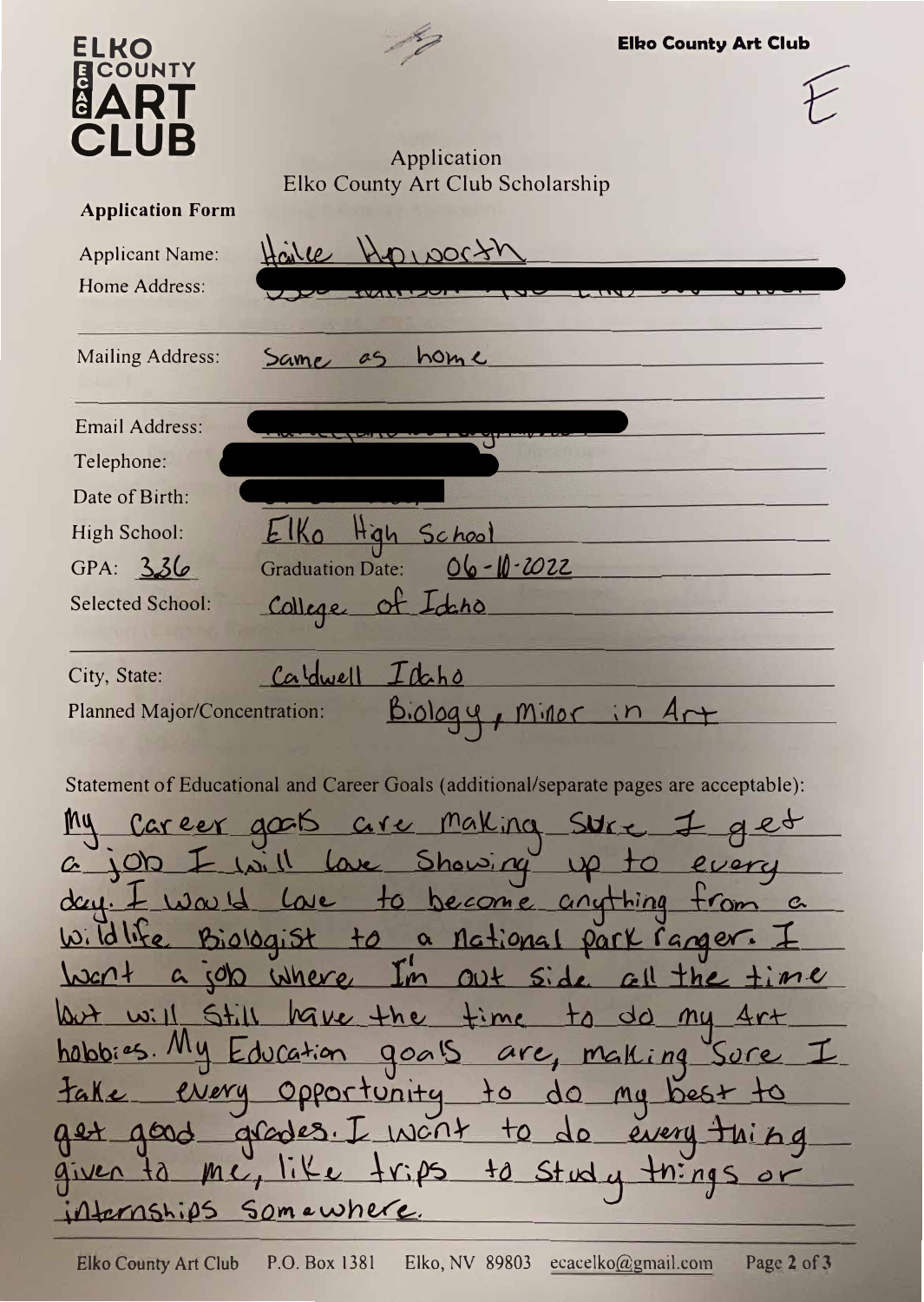$F$ 

## **ELKO**  E COUNTY **MART CLUB** Application

## Elko County Art Club Scholarship

## **Application Form - Artwork Display Agreement**

The artist agrees the artwork submitted in application for the scholarship may be displayed by the Elko County Art Club, subject to policies and provisions with the exception of fees and attendance, which are waived for this display. The period extends from submittal until the reception on Saturday, May 14, 2022, after which the artist will retrieve their work.

| Item 1                                     |
|--------------------------------------------|
| Title: floral Long horn.                   |
| Dimension:<br>Media: <u>paint</u>          |
| Support (Canvas, Bristol, etc.) Canvas     |
| Item <sub>2</sub>                          |
| floral cow Skull<br>Title:                 |
| $\mathbf{z}$<br>Dimension:<br>Media: Daint |
| Support (Canvas, Bristol, etc.) Canves     |
| Item <sub>3</sub>                          |
| Title: Bright orang & Shoes                |
| Dimension:<br>Media: <u>Daint</u>          |
| Support (Canvas, Bristol, etc.) Daper      |
|                                            |
| Date: 04-12-22<br><b>Submittal</b>         |
| <b>Applicant Name:</b>                     |
| <b>Applicant Signature:</b>                |
| leh<br><b>ECAC/ECSD Representative:</b>    |
| Representative's Signature:                |
|                                            |
| Date:<br><b>Retrieval</b>                  |
| <b>Applicant Signature:</b>                |
| <b>ECAC/ECSD Representative:</b>           |
| Representative's Signature:                |
|                                            |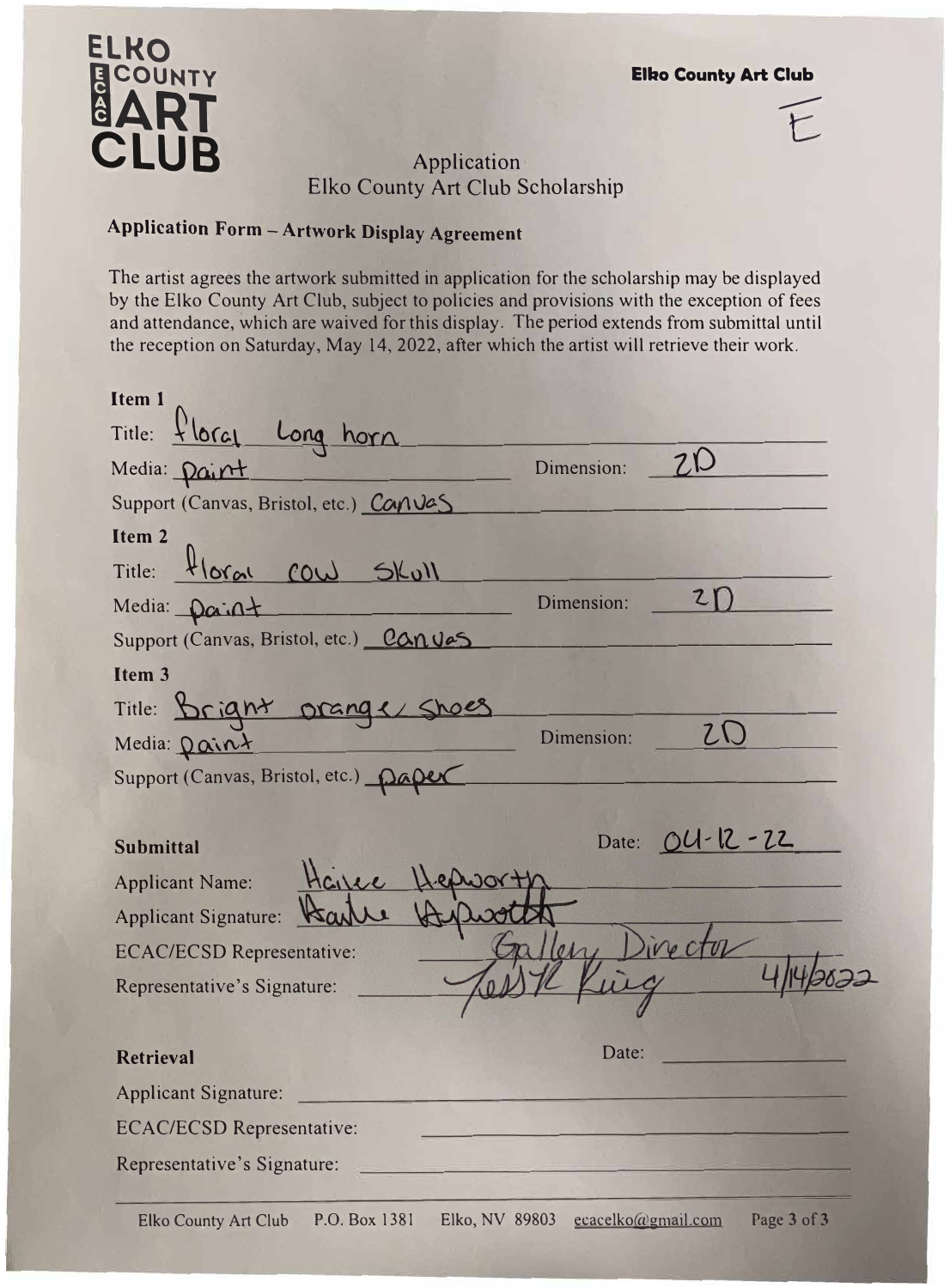Statement of Educational and Career Goals (additional/separate pages are acceptable): My Career goots are Making Stre 7 get a job I will lax Showing up to every day. I was 11 Love to hecome anothing from a <u>Wildlife Biologist to a national park ranger. I</u> Want a job where I'm out side all the time Wet will Still have the time to do my for habbies. My Education goals are, making sure I take every opportunity to do my best to get good grades. I wont to do every thing given to me, like trips to study things or Hernships somewhere.

Page 2 of 3 **Elko County Art Club** P.O. Box 1381 Elko, NV 89803 ecac  $\lfloor k \cdot \alpha \rfloor$ gmail. om